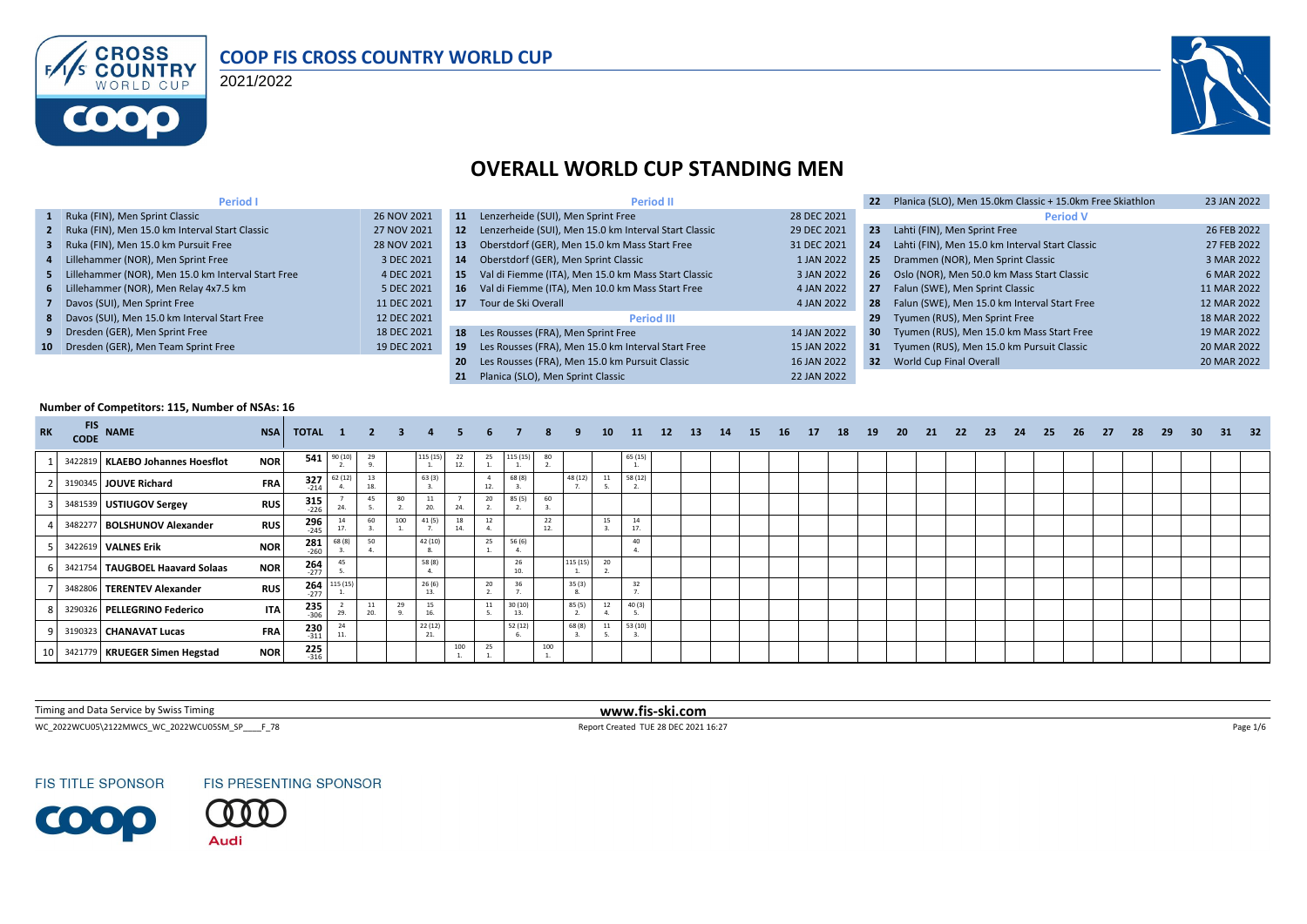



 $F/1/s$ 

**COOO** 



# **OVERALL WORLD CUP STANDING MEN**

| <b>RK</b> | CODE    | FIS NAME                          | <b>NSA</b> | TOTAL 1              |                                          | $\overline{2}$       | 3                    |                                          |                      |                       |                                |                                         |                         | <b>10</b>                      | -11-                                     | 12 | <b>13</b> | 14 | -15 | - 16 | 17 | 18 | <b>19</b> | <b>20</b> | 21 | 22 | 23 | 24 | 25 | -26 | 27 | 28 | 29 | -30 | 31 | 32 |
|-----------|---------|-----------------------------------|------------|----------------------|------------------------------------------|----------------------|----------------------|------------------------------------------|----------------------|-----------------------|--------------------------------|-----------------------------------------|-------------------------|--------------------------------|------------------------------------------|----|-----------|----|-----|------|----|----|-----------|-----------|----|----|----|----|----|-----|----|----|----|-----|----|----|
| 11        |         | 3422477 NORTHUG Even              | <b>NOR</b> | $189$ 352            |                                          |                      |                      | $\begin{array}{c} 26 \\ 10. \end{array}$ |                      |                       | $\frac{48(3)}{5}$              |                                         | $\frac{54(4)}{4}$       | 25<br><b>1.</b>                | $\frac{36(8)}{9}$                        |    |           |    |     |      |    |    |           |           |    |    |    |    |    |     |    |    |    |     |    |    |
| 12        |         | 3482119 CHERVOTKIN Alexey         | <b>RUS</b> | $188$<br>$-353$      |                                          | 80<br>2.             | 32<br>8.             |                                          | 50<br>$\Delta$       | 12<br>4.              |                                | 14<br>17.                               |                         |                                |                                          |    |           |    |     |      |    |    |           |           |    |    |    |    |    |     |    |    |    |     |    |    |
| 13        |         | 3150570 NOVAK Michal              | <b>CZE</b> | $168$ <sub>373</sub> |                                          | 15<br>16.            | 45<br>5.             | 18<br>14.                                | 45<br>-5.            |                       | 18<br>14.                      |                                         | 13<br>18.               | $\overline{2}$<br>14.          | 12<br>19.                                |    |           |    |     |      |    |    |           |           |    |    |    |    |    |     |    |    |    |     |    |    |
| 14        |         | 3420586 HOLUND Hans Christer      | <b>NOR</b> | $162$ <sub>379</sub> |                                          | 22<br>12.            |                      |                                          | 80<br>$\overline{2}$ | 15<br>3.              |                                | 45<br>5.                                |                         |                                |                                          |    |           |    |     |      |    |    |           |           |    |    |    |    |    |     |    |    |    |     |    |    |
| 15        |         | 3420909 GOLBERG Paal              | <b>NOR</b> | $160$<br>-381        | 34(5)<br>9.                              | 26<br>10.            |                      | 15(2)<br>18.                             | 24<br>11.            | 15<br>3.              | $\mathbf{R}$<br>23.            |                                         |                         |                                | 38 (4)<br>6.                             |    |           |    |     |      |    |    |           |           |    |    |    |    |    |     |    |    |    |     |    |    |
| 16        |         | 3482105   YAKIMUSHKIN Ivan        | <b>RUS</b> | 152<br>$-389$        | 12<br>19.                                | 32<br>8.             | 50<br>4.             |                                          | 16<br>15.            | $12\,$<br>$\Delta$    |                                | 29<br>9.                                |                         |                                | <sup>1</sup><br>30.                      |    |           |    |     |      |    |    |           |           |    |    |    |    |    |     |    |    |    |     |    |    |
| 17        |         | 3481432 MALTSEV Artem             | <b>RUS</b> | 151<br>$-390$        |                                          | 18<br>14.            | 60<br>$\overline{3}$ |                                          | 10<br>21.            | 20<br>2.              | $\overline{\mathbf{3}}$<br>28. | $\frac{36}{7}$                          |                         |                                | $\overline{4}$<br>27.                    |    |           |    |     |      |    |    |           |           |    |    |    |    |    |     |    |    |    |     |    |    |
| 18        |         | 3481163 RETIVYKH Gleb             | <b>RUS</b> | $145$ <sub>396</sub> | 32<br>8.                                 |                      |                      | 16<br>15.                                |                      |                       | 15<br>16.                      |                                         | 42(2)<br>6.             | 15<br>3.                       | 25(1)<br>11.                             |    |           |    |     |      |    |    |           |           |    |    |    |    |    |     |    |    |    |     |    |    |
| 19        |         | 3423291 LARSEN Thomas Helland     | <b>NOR</b> | $127$<br>$414$       |                                          |                      |                      | 80<br>2.                                 |                      |                       |                                |                                         | 22<br>12.               | 25<br>$\overline{1}$           |                                          |    |           |    |     |      |    |    |           |           |    |    |    |    |    |     |    |    |    |     |    |    |
| 20        |         | 3423264 AMUNDSEN Harald Oestberg  | <b>NOR</b> | $119$<br>-422        |                                          |                      |                      |                                          | 36<br>$\overline{7}$ | 15<br>3.              |                                | $\begin{array}{c} 50 \\ 4. \end{array}$ |                         |                                | 18<br>14.                                |    |           |    |     |      |    |    |           |           |    |    |    |    |    |     |    |    |    |     |    |    |
| 21        |         | 3530910 SCHOONMAKER James Clinton | <b>USA</b> | 113<br>$-428$        | $42(6)$<br>7.                            |                      |                      | 24<br>11.                                |                      | $\mathbf{1}$<br>15.   |                                |                                         | 39 (10)<br>$\mathbf{q}$ | $\overline{7}$<br>9.           |                                          |    |           |    |     |      |    |    |           |           |    |    |    |    |    |     |    |    |    |     |    |    |
| 22        |         | 3180535 NISKANEN livo             | <b>FIN</b> | $105$<br>$436$       |                                          | 100<br><b>1.</b>     |                      |                                          |                      | - 5<br>11.            |                                |                                         |                         |                                |                                          |    |           |    |     |      |    |    |           |           |    |    |    |    |    |     |    |    |    |     |    |    |
| 23        |         | 3481988 SEMIKOV Ilia              | <b>RUS</b> | $100$<br>-441        |                                          | 40<br>6.             | 40<br>6.             |                                          |                      | 20<br>2.              |                                |                                         |                         |                                |                                          |    |           |    |     |      |    |    |           |           |    |    |    |    |    |     |    |    |    |     |    |    |
| 24        |         | 3501340 GRATE Marcus              | SWE        | $\frac{96}{445}$     | $\frac{30(4)}{10}$                       |                      |                      | 40<br>6.                                 |                      |                       |                                |                                         | 20<br>13.               | 6<br>10.                       |                                          |    |           |    |     |      |    |    |           |           |    |    |    |    |    |     |    |    |    |     |    |    |
| 25        |         | 3421154 NYENGET Martin Loewstroem | <b>NOR</b> | 87<br>$-454$         |                                          |                      |                      |                                          | 60<br>$\mathbf{3}$   | 15<br>$\mathbf{3}$    |                                | $\frac{12}{19}$                         |                         |                                |                                          |    |           |    |     |      |    |    |           |           |    |    |    |    |    |     |    |    |    |     |    |    |
| 26        |         | 3180865 VUORINEN Lauri            | <b>FIN</b> | $86$<br>-455         | 16(1)<br>16.                             |                      |                      | 45<br>5.                                 |                      | $\overline{2}$<br>14. |                                |                                         | 11<br>20.               | $\overline{\mathbf{3}}$<br>13. | 9<br>22.                                 |    |           |    |     |      |    |    |           |           |    |    |    |    |    |     |    |    |    |     |    |    |
| 27        |         | 3421164 SKAR Sindre Bioernestad   | <b>NOR</b> | $84 \over 457$       |                                          |                      |                      | 18(4)<br>17.                             |                      |                       | $\mathbf{1}$<br>30.            |                                         | 45<br>5.                | 20<br>2.                       |                                          |    |           |    |     |      |    |    |           |           |    |    |    |    |    |     |    |    |    |     |    |    |
| 28        | 3510377 | <b>HEDIGER Jovian</b>             | SUI        | $83$ <sub>-458</sub> | $\begin{array}{c} 18 \\ 14. \end{array}$ |                      |                      |                                          |                      |                       | 10<br>21.                      |                                         | 26<br>10.               | 9<br>7 <sup>2</sup>            | $\begin{array}{c} 20 \\ 13. \end{array}$ |    |           |    |     |      |    |    |           |           |    |    |    |    |    |     |    |    |    |     |    |    |
| 29        |         | 3510656 GROND Valerio             | SUI        | $79 \atop 462$       |                                          |                      |                      |                                          |                      |                       | 26(2)<br>11.                   |                                         | 18<br>14.               | 9<br>$\overline{7}$            | 26<br>10.                                |    |           |    |     |      |    |    |           |           |    |    |    |    |    |     |    |    |    |     |    |    |
| 30        |         | 3190529 LAPALUS Hugo              | <b>FRA</b> | $79 \over 462$       |                                          | 20<br>13.            | 16<br>15.            |                                          | 13<br>$=18.$         | $\overline{4}$<br>12. |                                | 26<br>10.                               |                         |                                |                                          |    |           |    |     |      |    |    |           |           |    |    |    |    |    |     |    |    |    |     |    |    |
| 31        |         | 3421320 <b>IVERSEN Emil</b>       | <b>NOR</b> | $69$ <sub>-472</sub> |                                          | 36<br>7 <sub>1</sub> |                      |                                          | 8<br>23.             | 25<br>$\overline{1}$  |                                |                                         |                         |                                |                                          |    |           |    |     |      |    |    |           |           |    |    |    |    |    |     |    |    |    |     |    |    |

Timing and Data Service by Swiss Timing **www.fis-ski.com**

WC\_2022WCU05\2122MWCS\_WC\_2022WCU05SM\_SP\_\_\_\_F\_78 Page 2/6 Report Created TUE 28 DEC 2021 16:27 Page 2/6

**FIS TITLE SPONSOR** 

FIS PRESENTING SPONSOR

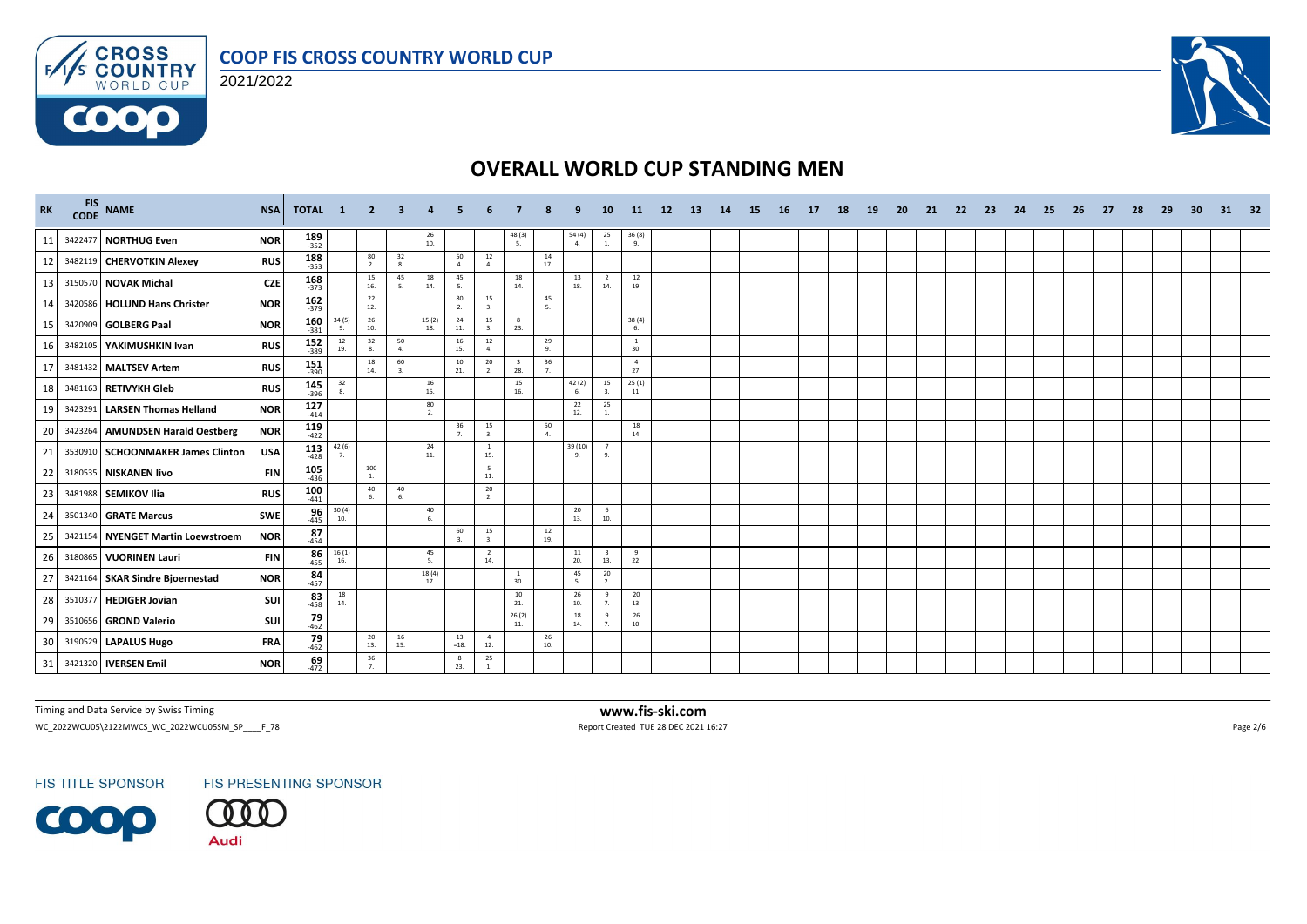



 $F/1/s$ 

6000



# **OVERALL WORLD CUP STANDING MEN**

| RK |         | FIS NAME<br><b>NSA</b>                     | TOTAL 1              |                                              | $\overline{2}$ | -3                                       |                                |                       |                       |                                          |                                         |                 | <b>10</b>            | <b>11</b>    | 12 | -13 | 14 | 15 | - 16 | 17 | 18 | <b>19</b> | <b>20</b> | 21 | -22 | -23 | 24 | -25 | 26 | 27 | 28 | 29 | 30 | 31 | - 32 |
|----|---------|--------------------------------------------|----------------------|----------------------------------------------|----------------|------------------------------------------|--------------------------------|-----------------------|-----------------------|------------------------------------------|-----------------------------------------|-----------------|----------------------|--------------|----|-----|----|----|------|----|----|-----------|-----------|----|-----|-----|----|-----|----|----|----|----|----|----|------|
| 32 |         | 3420605 ROETHE Sjur<br><b>NOR</b>          | $\frac{69}{472}$     |                                              |                |                                          |                                | $\frac{29}{9}$        |                       |                                          | $\begin{array}{c} 40 \\ 6. \end{array}$ |                 |                      |              |    |     |    |    |      |    |    |           |           |    |     |     |    |     |    |    |    |    |    |    |      |
| 33 |         | 3530902 OGDEN Ben<br><b>USA</b>            | $69 - 472$           | $\begin{array}{c} 23\ (3)\\ 13. \end{array}$ |                |                                          | <sup>1</sup><br>30.            |                       | 7<br>9.               | $\begin{array}{c} 22 \\ 12. \end{array}$ |                                         |                 |                      | 16(6)<br>21. |    |     |    |    |      |    |    |           |           |    |     |     |    |     |    |    |    |    |    |    |      |
| 34 |         | 3290379 de FABIANI Francesco<br><b>ITA</b> | $66$ <sub>-475</sub> |                                              | 14<br>17.      | 26<br>10.                                |                                |                       | 11<br>5.              |                                          | $\overline{\mathbf{3}}$<br>28.          |                 | 12<br>4.             |              |    |     |    |    |      |    |    |           |           |    |     |     |    |     |    |    |    |    |    |    |      |
| 35 |         | <b>FRA</b><br>3190111 MANIFICAT Maurice    | $62$<br>$479$        |                                              |                |                                          |                                | 26<br>10.             | $\overline{4}$<br>12. |                                          | $\frac{32}{8}$                          |                 |                      |              |    |     |    |    |      |    |    |           |           |    |     |     |    |     |    |    |    |    |    |    |      |
| 36 |         | 3200205 BOEGL Lucas<br><b>GER</b>          | $\frac{58}{483}$     |                                              | 12<br>19.      | 36<br>7.                                 |                                | <sup>1</sup><br>30.   | 9<br>7.               |                                          |                                         |                 |                      |              |    |     |    |    |      |    |    |           |           |    |     |     |    |     |    |    |    |    |    |    |      |
| 37 |         | <b>FRA</b><br>3190282 JAY Renaud           | $\frac{58}{483}$     |                                              |                |                                          | $\overline{4}$<br>27.          |                       |                       | 9<br>22.                                 |                                         | 15<br>16.       | -8<br>8.             | 22<br>12.    |    |     |    |    |      |    |    |           |           |    |     |     |    |     |    |    |    |    |    |    |      |
| 38 |         | 3501278 PERSSON Anton<br>SWE               | $\frac{58}{483}$     | $\begin{array}{c} 22 \\ 12. \end{array}$     |                |                                          |                                |                       |                       | 36(4)<br>8.                              |                                         |                 |                      |              |    |     |    |    |      |    |    |           |           |    |     |     |    |     |    |    |    |    |    |    |      |
| 39 |         | 3482280 SPITSOV Denis<br><b>RUS</b>        | $\frac{56}{485}$     |                                              |                |                                          |                                | 20<br>13.             | 12<br>4.              |                                          | 24<br>11.                               |                 |                      |              |    |     |    |    |      |    |    |           |           |    |     |     |    |     |    |    |    |    |    |    |      |
| 40 |         | 3200356 DOBLER Jonas<br><b>GER</b>         | $\frac{56}{485}$     |                                              | 16<br>15.      | 18<br>14.                                |                                | 13<br>$=18.$          | 9<br>$\overline{7}$   |                                          |                                         |                 |                      |              |    |     |    |    |      |    |    |           |           |    |     |     |    |     |    |    |    |    |    |    |      |
| 41 |         | 3420961 KROGH Finn Haagen<br><b>NOR</b>    | $\frac{53}{488}$     |                                              |                |                                          | 29<br>9.                       |                       |                       |                                          |                                         | 24<br>$\bf 11.$ |                      |              |    |     |    |    |      |    |    |           |           |    |     |     |    |     |    |    |    |    |    |    |      |
| 42 |         | 3100406 CYR Antoine<br>CAN                 | $\frac{52}{489}$     |                                              | 24<br>11.      | 22<br>12.                                |                                |                       | 6<br>10.              |                                          |                                         |                 |                      |              |    |     |    |    |      |    |    |           |           |    |     |     |    |     |    |    |    |    |    |    |      |
| 43 |         | 3180861 MAKI Joni<br><b>FIN</b>            | 50<br>$-491$         | 42 (2)<br>6.                                 |                |                                          | $\overline{\mathbf{3}}$<br>28. |                       | 5<br>11.              |                                          |                                         |                 |                      |              |    |     |    |    |      |    |    |           |           |    |     |     |    |     |    |    |    |    |    |    |      |
| 44 | 3501662 | JOHANSSON Leo<br>SWE                       | 47<br>$-494$         |                                              | 9<br>22.       | $\begin{array}{c} 20 \\ 13. \end{array}$ |                                |                       | 10<br>6.              |                                          | 8<br>23.                                |                 |                      |              |    |     |    |    |      |    |    |           |           |    |     |     |    |     |    |    |    |    |    |    |      |
| 45 |         | 3530713 BOLGER Kevin<br><b>USA</b>         | $47_{494}$           |                                              |                |                                          | 22<br>12.                      |                       | <sup>1</sup><br>15.   |                                          |                                         |                 | $\overline{7}$<br>9. | 17(2)<br>16. |    |     |    |    |      |    |    |           |           |    |     |     |    |     |    |    |    |    |    |    |      |
| 46 |         | 3501010 HAEGGSTROEM Johan<br><b>SWE</b>    | 47<br>$-494$         | $6\overline{6}$<br>25.                       |                |                                          | 7<br>24.                       |                       |                       | 16<br>15.                                | 6<br>25.                                | - 6<br>25.      | 6<br>10.             |              |    |     |    |    |      |    |    |           |           |    |     |     |    |     |    |    |    |    |    |    |      |
| 47 |         | 3510351 FURGER Roman<br>SUI                | $44$<br>$497$        |                                              |                | 6<br>25.                                 |                                |                       | 8<br>8.               |                                          |                                         |                 |                      | 30<br>8.     |    |     |    |    |      |    |    |           |           |    |     |     |    |     |    |    |    |    |    |    |      |
| 48 |         | 3200802 MOCH Friedrich<br><b>GER</b>       | $43$ <sub>498</sub>  |                                              | 6<br>25.       | 13<br>18.                                |                                | $\overline{4}$<br>27. | 9<br>7 <sub>1</sub>   |                                          | $11\,$<br>20.                           |                 |                      |              |    |     |    |    |      |    |    |           |           |    |     |     |    |     |    |    |    |    |    |    |      |
| 49 |         | SUI<br>3510451 SCHAAD Roman                | 41<br>$-500$         |                                              |                |                                          |                                |                       |                       | 30(1)<br>-9.                             |                                         |                 |                      | 11<br>20.    |    |     |    |    |      |    |    |           |           |    |     |     |    |     |    |    |    |    |    |    |      |
| 50 |         | 3420994 TOENSETH Didrik<br><b>NOR</b>      | $40 - 501$           |                                              |                |                                          |                                | 40<br>6.              |                       |                                          |                                         |                 |                      |              |    |     |    |    |      |    |    |           |           |    |     |     |    |     |    |    |    |    |    |    |      |
| 51 |         | 3530882 SCHUMACHER Gus<br><b>USA</b>       | $33 - 508$           |                                              |                | 24<br>11.                                |                                |                       | $\overline{7}$<br>9.  |                                          | $\overline{2}$<br>29.                   |                 |                      |              |    |     |    |    |      |    |    |           |           |    |     |     |    |     |    |    |    |    |    |    |      |
| 52 |         | <b>NOR</b><br>3423782 MOSEBY Haavard       | $\frac{32}{509}$     |                                              |                |                                          |                                | 32<br>8.              |                       |                                          |                                         |                 |                      |              |    |     |    |    |      |    |    |           |           |    |     |     |    |     |    |    |    |    |    |    |      |

Timing and Data Service by Swiss Timing **www.fis-ski.com**

WC\_2022WCU05\2122MWCS\_WC\_2022WCU05SM\_SP\_\_\_\_F\_78 Page 3/6 Report Created TUE 28 DEC 2021 16:27 Page 3/6

**FIS TITLE SPONSOR** 



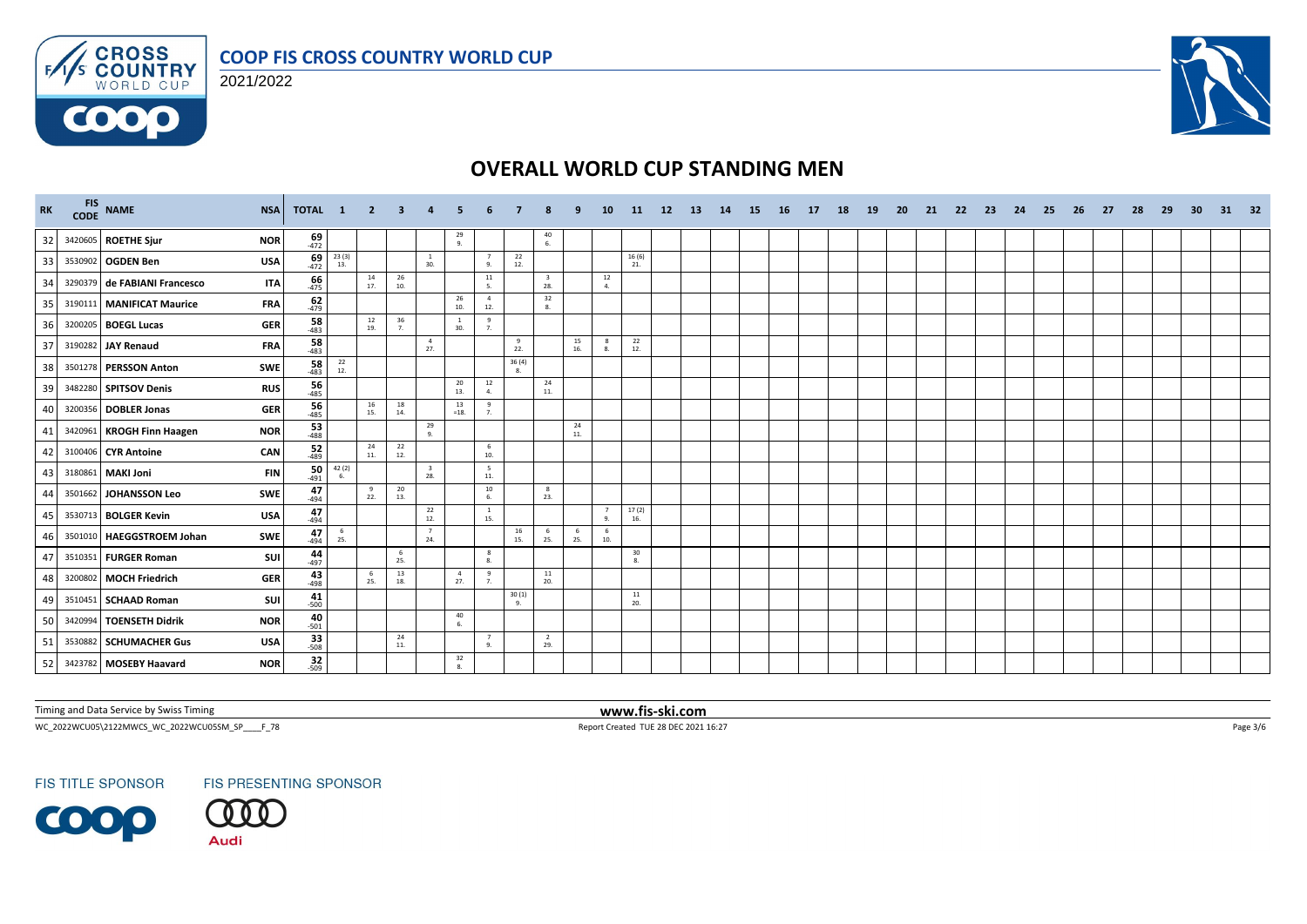



 $F/1/s$ 

6000



# **OVERALL WORLD CUP STANDING MEN**

| <b>RK</b> |         | FIS NAME<br><b>NSA</b>                   | TOTAL 1             |                                          | $\blacktriangle$ 2             | -3                                       |          |               |                       |                       |                                          |                       | <b>10</b>                      | -11                            | 12 <sup>2</sup> | -13 | 14 | 15 | - 16 | - 17 | 18 | <b>19</b> | -20 | 21 | -22 | -23 | -24 | -25 | -26 | -27 | -28 | -29 | 30 | 31 | 32 |
|-----------|---------|------------------------------------------|---------------------|------------------------------------------|--------------------------------|------------------------------------------|----------|---------------|-----------------------|-----------------------|------------------------------------------|-----------------------|--------------------------------|--------------------------------|-----------------|-----|----|----|------|------|----|-----------|-----|----|-----|-----|-----|-----|-----|-----|-----|-----|----|----|----|
| 53        |         | 3181180 LINDHOLM Remi<br><b>FIN</b>      | $31 - 510$          |                                          | $\frac{5}{26}$                 | $\begin{array}{c} 11 \\ 20. \end{array}$ |          |               | 5<br>11.              |                       | $\frac{10}{21}$                          |                       |                                |                                |                 |     |    |    |      |      |    |           |     |    |     |     |     |     |     |     |     |     |    |    |    |
| 54        |         | 3481132 LARKOV Andrey<br><b>RUS</b>      | $31 - 510$          |                                          | 10<br>21.                      | 12<br>19.                                |          | 9<br>22.      |                       |                       |                                          |                       |                                |                                |                 |     |    |    |      |      |    |           |     |    |     |     |     |     |     |     |     |     |    |    |    |
| 55        |         | 3500664 HALFVARSSON Calle<br>SWE         | $\frac{30}{-511}$   |                                          |                                | $\overline{7}$<br>24.                    |          |               | $10\,$<br>6.          |                       |                                          |                       |                                | 13<br>18.                      |                 |     |    |    |      |      |    |           |     |    |     |     |     |     |     |     |     |     |    |    |    |
| 56        |         | SWE<br>3501587 BERGLUND Gustaf           | $\frac{30}{-511}$   | $\frac{3}{28}$                           |                                |                                          | 8<br>23. |               |                       | $\overline{2}$<br>29. |                                          | 9<br>22.              | 5<br>11.                       | $\overline{\mathbf{3}}$<br>28. |                 |     |    |    |      |      |    |           |     |    |     |     |     |     |     |     |     |     |    |    |    |
| 57        |         | <b>CZE</b><br>3150664 CERNY Ondrej       | $29 - 512$          |                                          |                                |                                          |          |               |                       | 13<br>18.             |                                          | 16(6)<br>21.          |                                |                                |                 |     |    |    |      |      |    |           |     |    |     |     |     |     |     |     |     |     |    |    |    |
| 58        |         | 3190302 PARISSE Clement<br><b>FRA</b>    | $\frac{28}{513}$    |                                          |                                |                                          |          | -6<br>$=25.$  | $\overline{4}$<br>12. |                       | 18<br>14.                                |                       |                                |                                |                 |     |    |    |      |      |    |           |     |    |     |     |     |     |     |     |     |     |    |    |    |
| 59        |         | 3220016 YOUNG Andrew<br><b>GBR</b>       | $26 - 515$          |                                          |                                |                                          |          |               |                       |                       | <sup>1</sup><br>30.                      | 15(1)<br>17.          | 10<br>6.                       |                                |                 |     |    |    |      |      |    |           |     |    |     |     |     |     |     |     |     |     |    |    |    |
| 60        |         | 3220002 MUSGRAVE Andrew<br><b>GBR</b>    | $26 - 515$          |                                          |                                | 15<br>16.                                |          | 11<br>20.     |                       |                       |                                          |                       |                                |                                |                 |     |    |    |      |      |    |           |     |    |     |     |     |     |     |     |     |     |    |    |    |
| 61        |         | 3510342 BAUMANN Jonas<br>SUI             | $24$ <sub>517</sub> |                                          |                                | $\overline{2}$<br>29.                    |          | 14<br>17.     | 8<br>8.               |                       |                                          |                       |                                |                                |                 |     |    |    |      |      |    |           |     |    |     |     |     |     |     |     |     |     |    |    |    |
| 62        | 3180990 | <b>HAARALA Juuso</b><br><b>FIN</b>       | $24 - 517$          | $\frac{8}{23}$                           |                                |                                          | 5<br>26. |               | $\overline{2}$<br>14. | $\overline{4}$<br>27. |                                          | $\overline{2}$<br>29. | $\overline{\mathbf{3}}$<br>13. |                                |                 |     |    |    |      |      |    |           |     |    |     |     |     |     |     |     |     |     |    |    |    |
| 63        |         | 3150549 SELLER Ludek<br><b>CZE</b>       | $\frac{24}{-517}$   | $\overline{4}$<br>27.                    |                                |                                          |          |               |                       | - 6<br>25.            |                                          | 12<br>19.             | $\overline{2}$<br>14.          |                                |                 |     |    |    |      |      |    |           |     |    |     |     |     |     |     |     |     |     |    |    |    |
| 64        |         | 3181408 MOILANEN Niilo<br><b>FIN</b>     | $24 - 517$          | 9<br>22.                                 |                                |                                          | 9<br>22. |               | $\overline{2}$<br>14. |                       |                                          | $\overline{4}$<br>27. |                                |                                |                 |     |    |    |      |      |    |           |     |    |     |     |     |     |     |     |     |     |    |    |    |
| 65        |         | 3430103 STAREGA Maciej<br>POL            | $24 - 517$          |                                          |                                |                                          | 6<br>25. |               |                       | $11\,$<br>20.         |                                          |                       |                                | 7<br>24.                       |                 |     |    |    |      |      |    |           |     |    |     |     |     |     |     |     |     |     |    |    |    |
| 66        |         | 3510588 RIEBLI Janik<br>SUI              | $24 - 517$          |                                          |                                |                                          |          |               |                       | 14<br>17.             |                                          |                       |                                | 10(5)<br>26.                   |                 |     |    |    |      |      |    |           |     |    |     |     |     |     |     |     |     |     |    |    |    |
| 67        |         | 3501741 POROMAA William<br>SWE           | $23 - 518$          |                                          |                                |                                          |          |               | 10                    |                       | $\begin{array}{c} 13 \\ 18. \end{array}$ |                       |                                |                                |                 |     |    |    |      |      |    |           |     |    |     |     |     |     |     |     |     |     |    |    |    |
| 68        |         | SUI<br>3510361 PRALONG Candide           | $\frac{23}{518}$    |                                          |                                |                                          |          |               | 8<br>8.               |                       | 15<br>16.                                |                       |                                |                                |                 |     |    |    |      |      |    |           |     |    |     |     |     |     |     |     |     |     |    |    |    |
| 69        |         | 3180557   HYVARINEN Perttu<br><b>FIN</b> | $\frac{23}{-518}$   |                                          | $\overline{\mathbf{3}}$<br>28. | 9<br>22.                                 |          | - 6<br>$=25.$ | 5<br>$\bf 11.$        |                       |                                          |                       |                                |                                |                 |     |    |    |      |      |    |           |     |    |     |     |     |     |     |     |     |     |    |    |    |
| 70        |         | 3100409 LEVEILLE Olivier<br>CAN          | $21$ <sub>520</sub> |                                          | <sup>1</sup><br>30.            | 14<br>17.                                |          |               | 6<br>10.              |                       |                                          |                       |                                |                                |                 |     |    |    |      |      |    |           |     |    |     |     |     |     |     |     |     |     |    |    |    |
| 71        |         | SWE<br>3501255 SVENSSON Oskar            | $\frac{21}{-520}$   |                                          |                                |                                          |          |               |                       |                       |                                          |                       | 5<br>11.                       | 16<br>15.                      |                 |     |    |    |      |      |    |           |     |    |     |     |     |     |     |     |     |     |    |    |    |
| 72        |         | 3530911 JAGER Luke<br><b>USA</b>         | $20 - 521$          | $\begin{array}{c} 13 \\ 18. \end{array}$ |                                |                                          |          |               | 7<br>9.               |                       |                                          |                       |                                |                                |                 |     |    |    |      |      |    |           |     |    |     |     |     |     |     |     |     |     |    |    |    |
| 73        |         | 3100268 KENNEDY Russell<br>CAN           | 20<br>$-521$        |                                          | $\overline{4}$<br>27.          | 10<br>21.                                |          |               | 6<br>10.              |                       |                                          |                       |                                |                                |                 |     |    |    |      |      |    |           |     |    |     |     |     |     |     |     |     |     |    |    |    |

Timing and Data Service by Swiss Timing **www.fis-ski.com**

WC\_2022WCU05\2122MWCS\_WC\_2022WCU05SM\_SP\_\_\_\_F\_78 Page 4/6 Report Created TUE 28 DEC 2021 16:27 Page 4/6

**FIS TITLE SPONSOR** 

**FIS PRESENTING SPONSOR** 

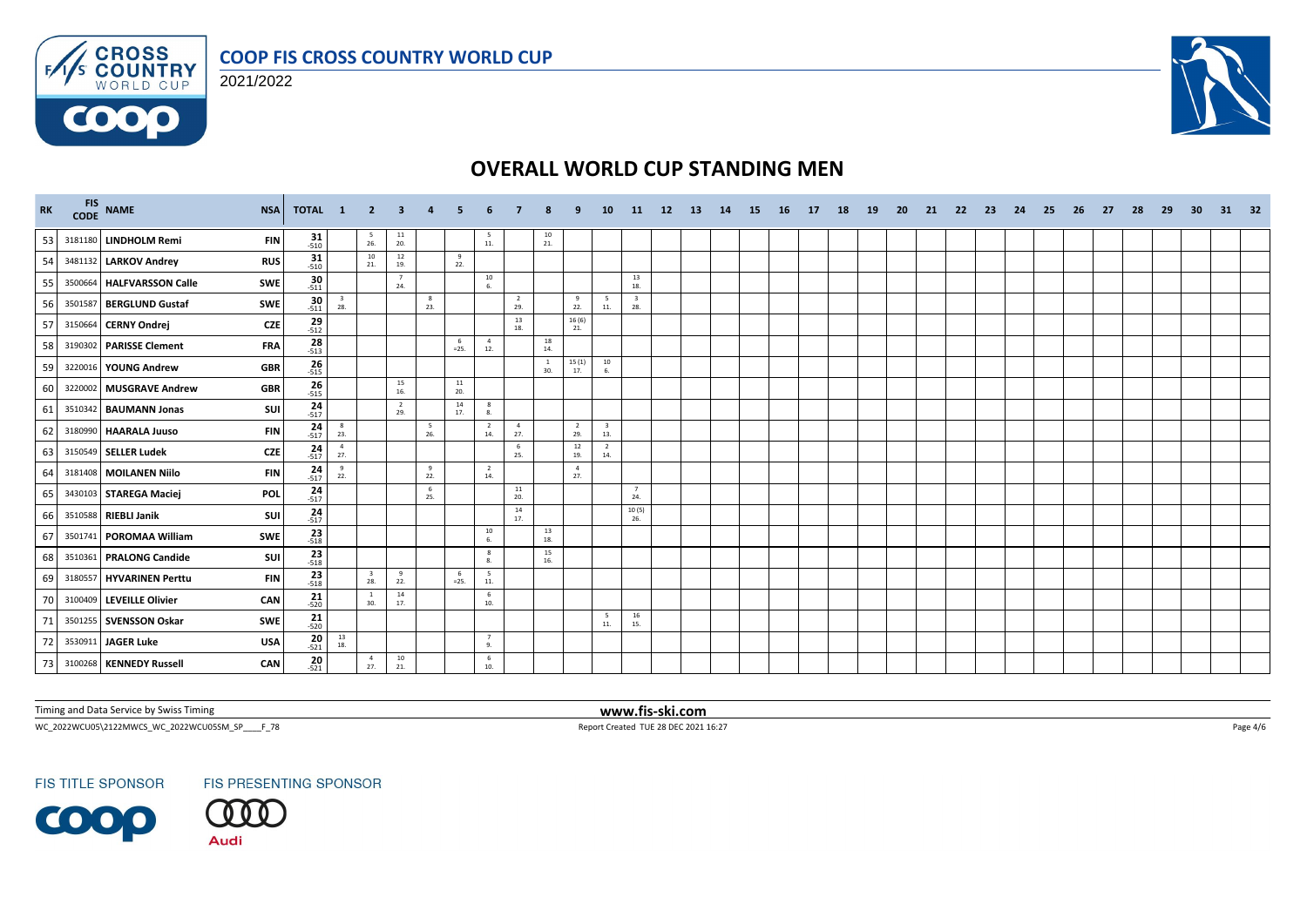





# **OVERALL WORLD CUP STANDING MEN**

| <b>RK</b> |         | FIS NAME<br><b>NSA</b>                |            | <b>TOTAL 1 2 3</b>              |                   |                                | 4            | -5        |                                |           |                                         |                                | <b>10</b>                               | <b>11</b>             | <b>12</b> | - 13 | 14 | - 15 | 16 | 17 | 18 | <b>19</b> | 20 | 21 | 22 | - 23 | -24 | - 25 | -26 | -27 | - 28 | -29 | -30 | 31 | - 32 |
|-----------|---------|---------------------------------------|------------|---------------------------------|-------------------|--------------------------------|--------------|-----------|--------------------------------|-----------|-----------------------------------------|--------------------------------|-----------------------------------------|-----------------------|-----------|------|----|------|----|----|----|-----------|----|----|----|------|-----|------|-----|-----|------|-----|-----|----|------|
| 74        |         | 3481803 MELNICHENKO Andrey            | <b>RUS</b> | $20 - 521$                      |                   |                                |              |           |                                |           | $\begin{array}{c} 20 \\ 13 \end{array}$ |                                |                                         |                       |           |      |    |      |    |    |    |           |    |    |    |      |     |      |     |     |      |     |     |    |      |
|           |         | 3220033 CLUGNET James                 | <b>GBR</b> | 18<br>$-523$                    |                   |                                |              |           |                                | 5<br>26.  |                                         | $\overline{\mathbf{3}}$<br>28. | $\begin{array}{c} 10 \\ 6. \end{array}$ |                       |           |      |    |      |    |    |    |           |    |    |    |      |     |      |     |     |      |     |     |    |      |
|           |         | 3200376 NOTZ Florian                  | <b>GER</b> | 17<br>$-524$                    |                   | -1<br>30.                      |              |           |                                |           | 16<br>15.                               |                                |                                         |                       |           |      |    |      |    |    |    |           |    |    |    |      |     |      |     |     |      |     |     |    |      |
| 77        |         | 3150637 PECHOUSEK Jan                 | <b>CZE</b> | $16 - 525$                      |                   |                                |              |           |                                |           |                                         | 16<br>15.                      |                                         |                       |           |      |    |      |    |    |    |           |    |    |    |      |     |      |     |     |      |     |     |    |      |
| 7         |         | 3181133 MANNILA Lauri                 | <b>FIN</b> | $\frac{16}{-525}$<br>16<br>15.  |                   |                                |              |           |                                |           |                                         |                                |                                         |                       |           |      |    |      |    |    |    |           |    |    |    |      |     |      |     |     |      |     |     |    |      |
| 79        |         | 3050342 VERMEULEN Mika<br><b>AUT</b>  |            | $16 - 525$                      | $_{\rm 8}$<br>23. | 8<br>23.                       |              |           |                                |           |                                         |                                |                                         |                       |           |      |    |      |    |    |    |           |    |    |    |      |     |      |     |     |      |     |     |    |      |
| 80        |         | 3190268 BACKSCHEIDER Adrien           | <b>FRA</b> | $15 - 526$                      |                   |                                |              | 28.       | $\overline{\mathbf{3}}$<br>13. |           | -9<br>22.                               |                                |                                         |                       |           |      |    |      |    |    |    |           |    |    |    |      |     |      |     |     |      |     |     |    |      |
| 81        |         | 3422186 TURTVEIT Vebjoern             | <b>NOR</b> | $\frac{15}{-526}$               |                   |                                |              | 15<br>16. |                                |           |                                         |                                |                                         |                       |           |      |    |      |    |    |    |           |    |    |    |      |     |      |     |     |      |     |     |    |      |
| 82        |         | 3510417 KAESER Erwan                  | <b>SUI</b> | 14<br>$-527$                    |                   |                                |              |           |                                | 12<br>19. |                                         |                                |                                         | $\overline{2}$<br>29. |           |      |    |      |    |    |    |           |    |    |    |      |     |      |     |     |      |     |     |    |      |
| 83        |         | 3510023 COLOGNA Dario                 | <b>SUI</b> | 14<br>$-527$                    | 7<br>24.          |                                |              |           |                                |           | $\overline{7}$<br>24.                   |                                |                                         |                       |           |      |    |      |    |    |    |           |    |    |    |      |     |      |     |     |      |     |     |    |      |
| 84        |         | 3200676 BRUGGER Janosch               | <b>GER</b> | $13 - 528$                      |                   | $\overline{4}$<br>27.          |              |           | 9<br>7.                        |           |                                         |                                |                                         |                       |           |      |    |      |    |    |    |           |    |    |    |      |     |      |     |     |      |     |     |    |      |
| 85        |         | <b>NOR</b><br>3423627 SKAANES Haakon  |            | $\frac{13}{-528}$               |                   |                                | 13(1)<br>19. |           |                                |           |                                         |                                |                                         |                       |           |      |    |      |    |    |    |           |    |    |    |      |     |      |     |     |      |     |     |    |      |
| 86        | 3290321 | <b>GARDENER Stefano</b>               | <b>ITA</b> | $11$<br>-530                    |                   |                                |              |           | 11<br>5.                       |           |                                         |                                |                                         |                       |           |      |    |      |    |    |    |           |    |    |    |      |     |      |     |     |      |     |     |    |      |
| 87        |         | 3290504 VENTURA Paolo                 | <b>ITA</b> | $11$ <sub>-530</sub>            |                   |                                |              |           | 11<br>5.                       |           |                                         |                                |                                         |                       |           |      |    |      |    |    |    |           |    |    |    |      |     |      |     |     |      |     |     |    |      |
| 88        |         | 3190429 CHAUTEMPS Arnaud              | <b>FRA</b> | 11<br>$-530$                    |                   |                                |              |           | $\overline{\mathbf{3}}$<br>13. |           |                                         |                                | -8<br>8.                                |                       |           |      |    |      |    |    |    |           |    |    |    |      |     |      |     |     |      |     |     |    |      |
| 89        |         | 3100412 RITCHIE Graham                | <b>CAN</b> | $11$ <sub>-530</sub>            |                   |                                |              |           | 6<br>10.                       |           |                                         | 5<br>26.                       |                                         |                       |           |      |    |      |    |    |    |           |    |    |    |      |     |      |     |     |      |     |     |    |      |
| 90        |         | 3181098 SUHONEN Verneri               | <b>FIN</b> | $\frac{11}{20}$<br>$11$<br>-530 |                   |                                |              |           |                                |           |                                         |                                |                                         |                       |           |      |    |      |    |    |    |           |    |    |    |      |     |      |     |     |      |     |     |    |      |
| 91        |         | <b>SWE</b><br>3500755 JONSSON Fredrik |            | 10<br>$-531$                    |                   |                                |              |           | 10<br>6.                       |           |                                         |                                |                                         |                       |           |      |    |      |    |    |    |           |    |    |    |      |     |      |     |     |      |     |     |    |      |
| 92        |         | 3180508 HAKOLA Ristomatti             | <b>FIN</b> | $10 - 531$<br>$\frac{10}{21}$   |                   |                                |              |           |                                |           |                                         |                                |                                         |                       |           |      |    |      |    |    |    |           |    |    |    |      |     |      |     |     |      |     |     |    |      |
| 93        |         | 3510534 KLEE Beda                     | sui        | $\frac{8}{-533}$                |                   |                                |              |           | 8<br>8.                        |           |                                         |                                |                                         |                       |           |      |    |      |    |    |    |           |    |    |    |      |     |      |     |     |      |     |     |    |      |
| 94        |         | 3430249 BURY Dominik<br>POL           |            | 8<br>$-533$                     |                   | $\overline{\mathbf{3}}$<br>28. |              |           |                                |           | 5<br>26.                                |                                |                                         |                       |           |      |    |      |    |    |    |           |    |    |    |      |     |      |     |     |      |     |     |    |      |

Timing and Data Service by Swiss Timing **www.fis-ski.com**

WC\_2022WCU05\2122MWCS\_WC\_2022WCU05SM\_SP\_\_\_\_F\_78 Page 5/6 Report Created TUE 28 DEC 2021 16:27 Page 5/6

**FIS TITLE SPONSOR**